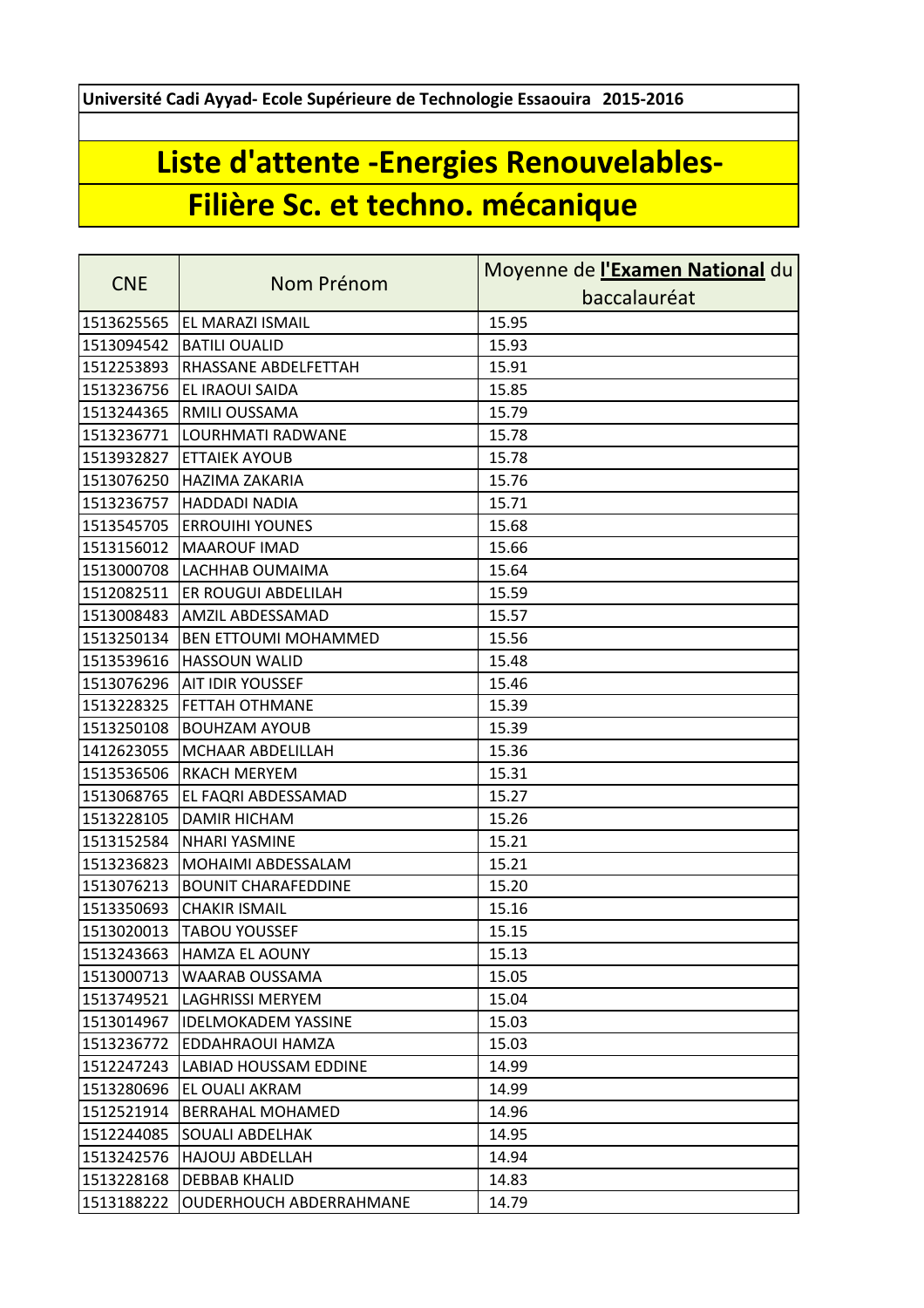| 1513015002 | <b>BAMOUH RACHID</b>        | 14.75 |
|------------|-----------------------------|-------|
| 1513932802 | <b>BAHADI YOUNESS</b>       | 14.69 |
| 1513228353 | <b>MAROUF OUSSAMA</b>       | 14.58 |
| 1513250199 | <b>BOURHIM YASSINE</b>      | 14.58 |
| 1513328489 | IMORCHID ASSIA              | 14.57 |
| 1513320820 | <b>OUAHBI HAMZA</b>         | 14.53 |
| 1513761002 | <b>MROURTI OTMANE</b>       | 14.52 |
| 1513625625 | <b>LEKTEF RIDA</b>          | 14.51 |
| 1513381865 | <b>ZIAD ZAKARIA</b>         | 14.49 |
| 1513152642 | <b>HENANI MOHAMED</b>       | 14.47 |
| 1513154197 | <b>BALHEN HANANE</b>        | 14.44 |
| 1513032592 | BENJAAFAR SIHAM             | 14.43 |
| 1412247274 | ZAKARIA EL JAOUHARY         | 14.41 |
| 1513228214 | <b>BENJAMIA AYOUB</b>       | 14.41 |
| 1513244503 | LAHMAMSI SOUKAINA           | 14.40 |
| 1513876117 | <b>BELAISSAOUI HAMZA</b>    | 14.39 |
| 1513377517 | <b>SEMMANE HAITAM</b>       | 14.31 |
| 1513000368 | <b>BOUFRID KHADIJA</b>      | 14.29 |
| 1513008159 | <b>BADER OTHMANE</b>        | 14.29 |
|            | 1513320816 JAAFARI SALMA    | 14.23 |
| 1513154170 | <b>ELMAGHRAOUI IMRAN</b>    | 14.22 |
| 1513244567 | <b>OTHMANE EL ADRAOUI</b>   | 14.21 |
| 1513014968 | <b>ID OUANAOU YOUNES</b>    | 14.20 |
| 1513228147 | <b>ELMESLAHY ABDELHAK</b>   | 14.20 |
| 1513015004 | ITIGHRATI ABDELLATIF        | 14.18 |
| 1512067460 | <b>AOURIK ABDELAZIZ</b>     | 14.16 |
| 1513249634 | LQATI RANIA                 | 14.16 |
| 1513014977 | <b>OUKTIR KHADIJA</b>       | 14.07 |
| 1513098730 | <b>BENSIOUA ADNANE</b>      | 14.02 |
| 1513080075 | <b>ELIDRISSI NOUHAILA</b>   | 13.98 |
| 1513000385 | <b>TAMANINE YASSINE</b>     | 13.97 |
|            | 1513749560 EL HANNACH HAYAT | 13.96 |
| 1513932835 | <b>BOUISSOUDEN YACINE</b>   | 13.96 |
| 1513228308 | <b>OUIDA CHIRAA</b>         | 13.93 |
| 1512247157 | <b>AOUARI AHMED</b>         | 13.90 |
| 1513362354 | <b>MARBOUHI KHAOULA</b>     | 13.89 |
| 1513250204 | <b>SKOURI MAROUANE</b>      | 13.88 |
| 1513000698 | <b>EDDAMI OUIDAD</b>        | 13.80 |
| 1513761058 | <b>RADOUANI EL MAHDI</b>    | 13.79 |
| 1513032639 | <b>ELKHAMER CHAIMA</b>      | 13.77 |
| 1512244088 | ABDESSAMIA MENGAD           | 13.72 |
| 1513000511 | <b>BEL IMAM MANAF</b>       | 13.71 |
| 1513014331 | <b>MOUTIA FAHD</b>          | 13.70 |
| 1513250077 | <b>FATHI SALAH</b>          | 13.70 |
| 1513625548 | <b>BIRAMA BACHIR</b>        | 13.65 |
| 1513014922 | <b>BOUCHTART ZAKARIA</b>    | 13.64 |
| 1513320800 | <b>OUARSE YOUSSEF</b>       | 13.61 |
| 1412247357 | <b>ARBI ABDELMENAIM</b>     | 13.55 |
| 1513348743 | <b>SAHL EL MEHDI</b>        | 13.55 |
| 1513328448 | <b>BRAIH MOHAMED</b>        | 13.50 |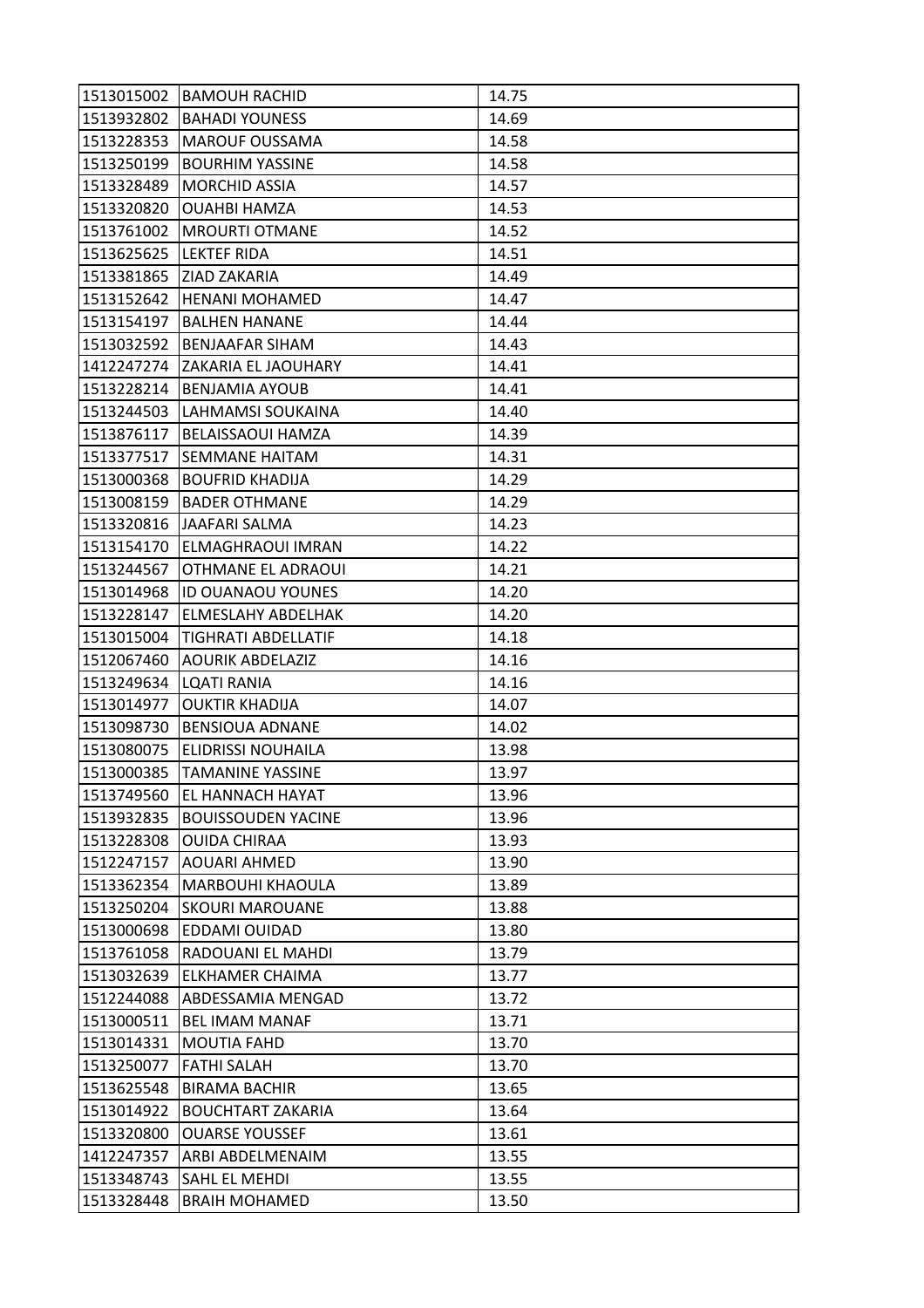|                         | 1513076262 BOUZZAN MOURAD   | 13.49 |
|-------------------------|-----------------------------|-------|
|                         | 1513154184   AGHBALOU AHLAM | 13.49 |
| 1412369950              | <b>BELLAGHI ZINEB</b>       | 13.47 |
| 1412383905              | <b>BOUTARTA AYOUB</b>       | 13.44 |
| 1411535887              | <b>HOSSAM BERREM</b>        | 13.43 |
| 1512365420              | LAZIZI OMAR                 | 13.43 |
|                         | 1513362411 AGOUB EL MEHDI   | 13.39 |
| 1512347049              | <b>MEFTAH NABIL</b>         | 13.36 |
| 1412933032              | <b>BENAMAR MOHAMED</b>      | 13.33 |
| 1513228314              | <b>SAMOUH ISMAIL</b>        | 13.29 |
| 1513242590              | <b>ELABID MANANA</b>        | 13.27 |
| 1412237097   AFAF HABLI |                             | 13.25 |
| 1412055490              | HAMDAOUI SARA               | 13.24 |
| 1513154200              | <b>ROUIBAI CHARAF</b>       | 13.21 |
| 1513228362              | <b>ECHABANI ACHRAF</b>      | 13.21 |
| 1513242480              | <b>NEFAA SALAH EDDINE</b>   | 13.21 |
| 1513334175              | SOULAIMANI ABDESSAMAD       | 13.20 |
| 1513236766              | EL ABDI ABDELBAKI           | 13.18 |
| 1412076788              | <b>AIMAD DAGHOR</b>         | 13.15 |
| 1412375658 SAB IMANE    |                             | 13.13 |
| 1512253764              | <b>EL GOMRI ZAKARIA</b>     | 13.09 |
| 1512789159              | EL MERS MOHAMMED            | 13.09 |
| 1412253839              | <b>MOSTAFA BESTIRI</b>      | 13.08 |
| 1513077544              | <b>OULADSIDI DRIS</b>       | 13.06 |
|                         | 1513080078 ZEMRANI HIND     | 13.04 |
| 1513228114              | <b>BELEKBIER YOUSSEF</b>    | 13.04 |
| 1513032590              | AKKARI RANIA                | 13.03 |
| 1513092320              | <b>SOUGHOU MOHAMED</b>      | 13.01 |
| 1513242501              | <b>ELMAAROUFI IBTISSAM</b>  | 13.00 |
| 1513606943              | RAHMANI MOHAMED JALAL       | 12.93 |
| 1513101757              | <b>KECHIRI ZAKARIA</b>      | 12.90 |
|                         | 1513243177 ELHADRI HAMZA    | 12.88 |
| 1513348739              | NAIT EDDERHEM MUSTAPHA      | 12.88 |
|                         | 1513188224 AZEROUAL KHALID  | 12.85 |
| 1513031473              | <b>AHAJGOUN HASSAN</b>      | 12.83 |
| 1513612575              | LAMDAK HAMZA                | 12.77 |
| 1512064870              | <b>ISEHKOUK MARWAN</b>      | 12.72 |
| 1513288006              | <b>KACI HAJAR</b>           | 12.71 |
| 1513228122              | <b>ESSERDI ANAS</b>         | 12.69 |
| 1412247339              | <b>ABDESLAM ELASRI</b>      | 12.65 |
| 1512247373              | ISELMANI FATIMA EZZAHRA     | 12.65 |
| 1411227699              | IMARMARH YOUNESS            | 12.64 |
| 1513228166              | <b>EL HADDAF YASSIR</b>     | 12.64 |
| 1513228141              | <b>SELOUANI AISSA</b>       | 12.62 |
| 1513328427              | <b>FARHANE AYOUB</b>        | 12.61 |
| 1513369796              | <b>GUAOUGUAOU MOHAMED</b>   | 12.57 |
| 1513348669              | EL AZRI IKRAM               | 12.51 |
| 1412028619              | AFILAL ABDELMAJID           | 12.49 |
| 1412247475              | YOUSRA RAHHALI              | 12.49 |
|                         |                             |       |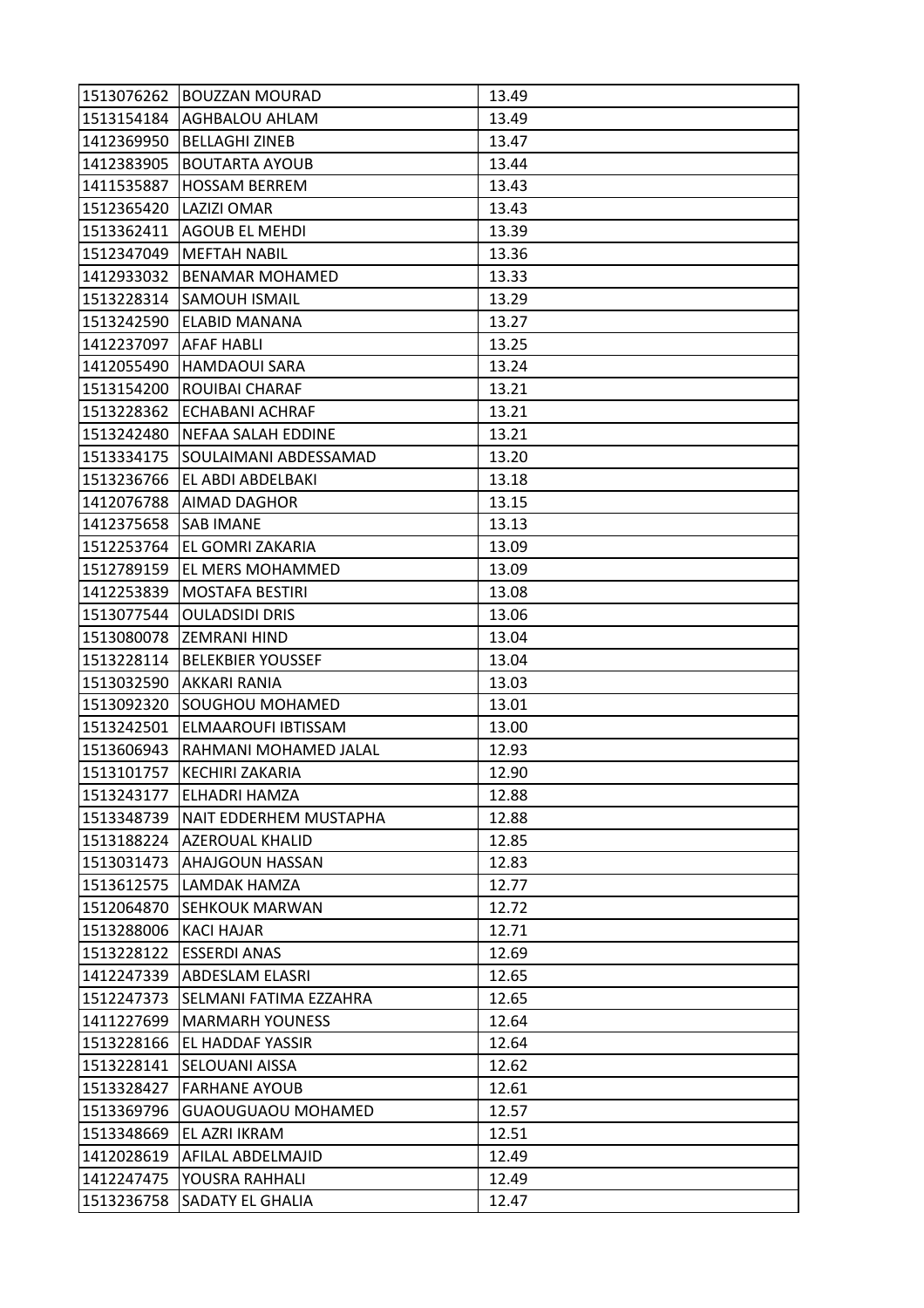| 1513336167 | IELOUMRANI ABDELWAHED       | 12.46 |
|------------|-----------------------------|-------|
| 1513008432 | <b>OURKIYA MOHAMED</b>      | 12.45 |
| 1513092492 | <b>BERRIHI ELMAHDI</b>      | 12.45 |
| 1513228164 | <b>GUENDAOUI SOHAIB</b>     | 12.44 |
| 1513244552 | <b>OUMLIK ABDERRAHIM</b>    | 12.42 |
| 1513188234 | <b>BRAHMI YOUSSEF</b>       | 12.39 |
| 1412760994 | <b>BENKHLIFA MOUNIR</b>     | 12.38 |
| 1513288013 | <b>ES SAMLALY YASSINE</b>   | 12.34 |
| 1412253899 | <b>YAHYA ZOUAOUI</b>        | 12.32 |
| 1513000703 | <b>CHRAIBI WALID</b>        | 12.31 |
| 1513014924 | <b>AIT ETALEB SOUAD</b>     | 12.31 |
| 1512612028 | MAOUJOUD ISSAM              | 12.30 |
| 1513242705 | <b>ZAKARIA NOURI</b>        | 12.30 |
| 1412227610 | <b>RAHMOUN MOHSSINE</b>     | 12.29 |
| 1412023705 | <b>MASSA MOHAMED</b>        | 12.24 |
|            | 1513077534 ACHLIKHI OTHMANE | 12.22 |
| 1513114716 | <b>ANITRA AYOUB</b>         | 12.22 |
| 1411367017 | <b>AMINE NAOUFAL</b>        | 12.19 |
| 1412064850 | HAMZA AIT AAMMOU            | 12.18 |
| 1513080053 | <b>FAIK ALMAAMOUN</b>       | 12.18 |
| 1512064840 | <b>IRGUI BRAHIM</b>         | 12.16 |
| 1513932798 | <b>OUMEDINE TARIQ</b>       | 12.14 |
| 1513346072 | <b>ELLOUIZI YAHIA</b>       | 12.13 |
| 1513612601 | <b>BATCHI HAMZA</b>         | 12.11 |
| 1513625618 | IBETO MARWA                 | 12.11 |
| 1513348796 | <b>GODI TARIK</b>           | 12.08 |
| 1412028670 | <b>HAMOUD ANAS</b>          | 12.07 |
| 1513228143 | <b>MEZIANE NADIR</b>        | 12.07 |
| 1512008732 | NABGAOUI MOHAMMED           | 12.04 |
| 1513320412 | MOUNTASSIR ABDESSAMAD       | 12.04 |
| 1513521695 | <b>MOUBARAKI RACHID</b>     | 12.00 |
| 1513760111 | EL MOUBAKKIR MOHAMMED       | 11.99 |
| 1412007990 | <b>BEN MOH RAJA</b>         | 11.98 |
| 1513932799 | <b>ELAIRAJ ANAS</b>         | 11.98 |
| 1513749550 | <b>MOHTAT MOHAMED</b>       | 11.97 |
| 1412365434 | <b>MOCHRIF ELMEHDI</b>      | 11.96 |
| 1512521848 | <b>ROUICHI AIMANE</b>       | 11.96 |
| 1513026923 | <b>KOURAICH YOUNES</b>      | 11.94 |
| 1512064835 | <b>EZZOUBAIR NOUREDDINE</b> | 11.88 |
| 1515014355 | <b>ESSEAKH MOHAMED</b>      | 11.88 |
| 1513068757 | CHAHIRA MOHAMMED ELHABIB    | 11.85 |
| 1513749530 | <b>BENTOUIMOU HASSAN</b>    | 11.84 |
| 1513250200 | JOUMDANE YAHYA ABDELKODDOUS | 11.80 |
| 1513364427 | <b>BOUSSERHANE MOHAMMED</b> | 11.79 |
| 1412375612 | <b>HARRAK ABDELALI</b>      | 11.78 |
| 1513228225 | <b>TAHIRI YOUSSEF</b>       | 11.78 |
| 1513236763 | <b>ELARFAOUI ZOUHAIR</b>    | 11.78 |
| 1513228319 | <b>LOUTFI EL MEHDI</b>      | 11.77 |
| 1513244488 | <b>QADDIOUI ZIAD</b>        | 11.77 |
| 1513000494 | <b>BOUSSIK MOURAD</b>       | 11.76 |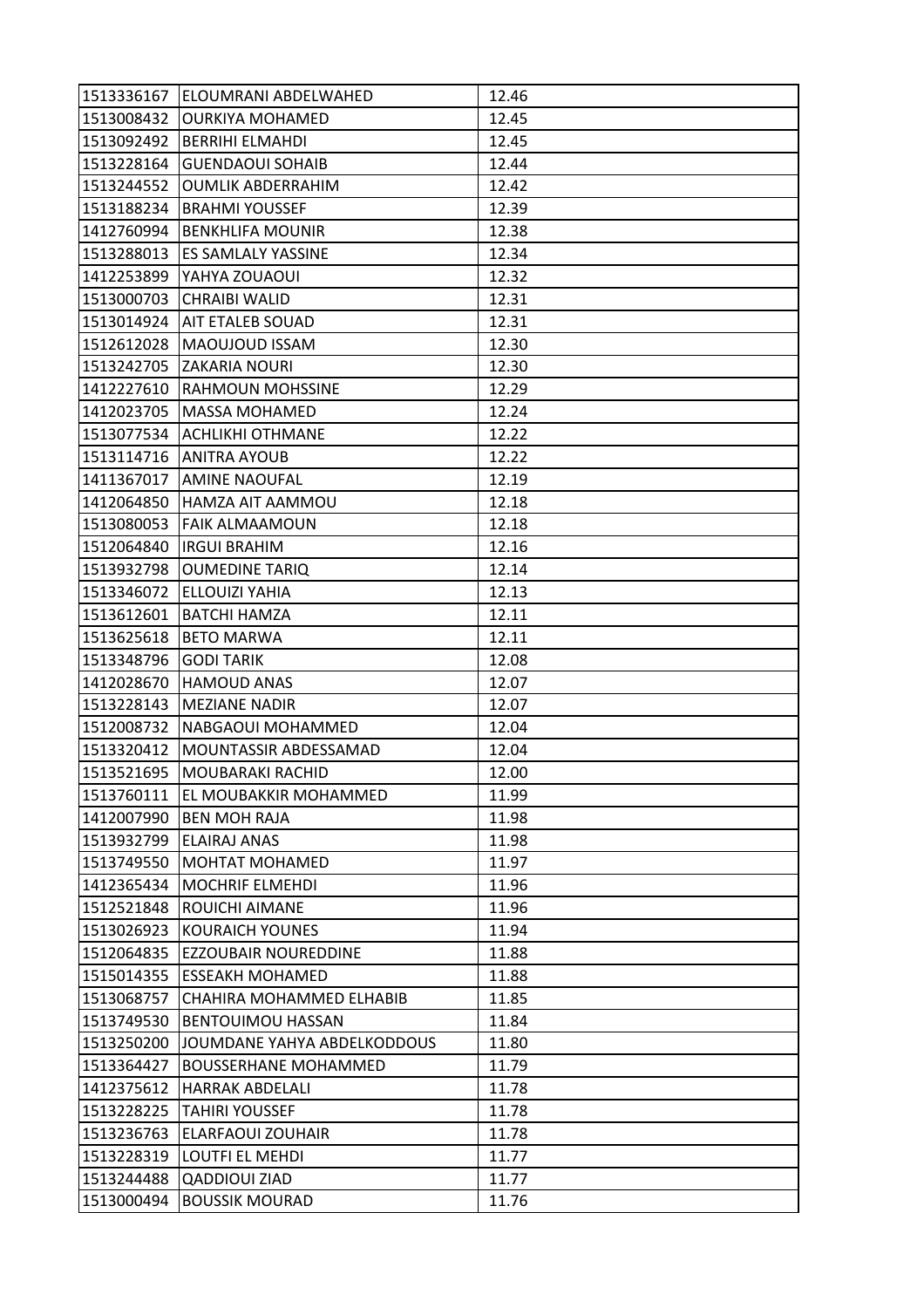| 1513228181   TOUZI HIND |                                   | 11.75 |
|-------------------------|-----------------------------------|-------|
|                         | 1513236773   MAAROUF OTMANE       | 11.74 |
|                         | 1513231155 ZOUBAIR ANASS          | 11.73 |
|                         | 1515014354 AKDIM YOUSSEF          | 11.72 |
| 1513008500              | <b>BELKACIM ZAKARIA</b>           | 11.71 |
|                         | 1513032653 BEN ADDI ABDELOUADOUD  | 11.69 |
|                         | 1513228158   MLAHFI OUSSAMA       | 11.69 |
|                         | 1513250179 EL MOURHIR BADR EDDINE | 11.68 |
| 1513288011              | <b>FAYZ ELMEHDI</b>               | 11.68 |
|                         | 1513080038 EL HAJLI ANAS          | 11.62 |
|                         | 1412933031   MEZZANE TARIQ        | 11.61 |
|                         | 1513811096 EL ABBADI CHAYMAE      | 11.58 |
| 1513244442              | <b>MOUSTI TAOUFIQ</b>             | 11.54 |
|                         | 1513766624 KANDAR SMAIL           | 11.54 |
|                         | 1512095254 BELMANSSOUR MOHAMED    | 11.53 |
|                         | 1513109651 OUBELLA MOHAMED        | 11.53 |
| 1512154060              | <b>NADIR MOUAD</b>                | 11.51 |
| 1513236774              | <b>SARDAOUI ABDELHAKIM</b>        | 11.50 |
| 1513080046              | <b>SKHOUN MOHAMED</b>             | 11.49 |
|                         | 1513626884  BELHAJ AIMAN          | 11.49 |
|                         | 1513360602   MAROUANE AYOUB       | 11.48 |
| 1513250071              | <b>ELHEDIOUI MOHAMMED</b>         | 11.45 |
| 1513523865              | <b>EL YAKOUTI KHAOULA</b>         | 11.44 |
|                         | 1513188194 BOUACHA HALIMA         | 11.42 |
|                         | 1412253210 ABDERRAZZAQ LAAZIRI    | 11.37 |
|                         | 1513250142 GHANMI ANASS           | 11.36 |
| 1412247461              | <b>HIBA MOURHIR</b>               | 11.33 |
| 1412375638              | <b>SARHRANI AMINE</b>             | 11.29 |
|                         | 1412247478   YOUSSEF CHEBBA       | 11.23 |
| 1513228393              | <b>SHAIM ABDERRAZAK</b>           | 11.21 |
| 1513111003              | <b>DAHIBI OUAFA</b>               | 11.19 |
|                         | 1511076274 SANHAJI ISMAIL         | 11.17 |
|                         | 1512253875 EDDARIF IBRAHIM        | 11.17 |
| 1513228369              | <b>IOBBAD ABDERRHMANE</b>         | 11.14 |
| 1412865519              | <b>TAHANI ANASS</b>               | 11.11 |
| 1513014930              | OUHMID ABDESSAMAD                 | 11.11 |
|                         | 1513521718 HAROUNE NAZAH          | 11.11 |
| 1412237064              | <b>ABDELKARIM BENNINI</b>         | 11.09 |
| 1412361383              | ROUIHA MOHAMED                    | 11.09 |
| 1412247407              | MOHAMMED ERRAKBA                  | 11.05 |
| 1513244561              | IKHARRAZ ABDELLAH                 | 11.04 |
| 1513328442              | <b>OURDYL MOUAD</b>               | 11.03 |
| 1513348679              | <b>AZIZ HAMZA</b>                 | 11.02 |
| 1512253856              | <b>ZERGUIGUI ZAKARIA</b>          | 11.01 |
| 1513362324              | <b>SAHRAOUI MERYEM</b>            | 11.00 |
| 1513761064              | AZOUGGAGH OUALLEN SOUKAYNA        | 10.99 |
| 1513943089              | <b>BAHNI YOUSSEF</b>              | 10.98 |
| 1513369957              | <b>HMITO HIBA</b>                 | 10.96 |
| 1512247336              | <b>CHMIMO ABDERAZZAK</b>          | 10.95 |
| 1512379502              | <b>OUARDI KHALID</b>              | 10.95 |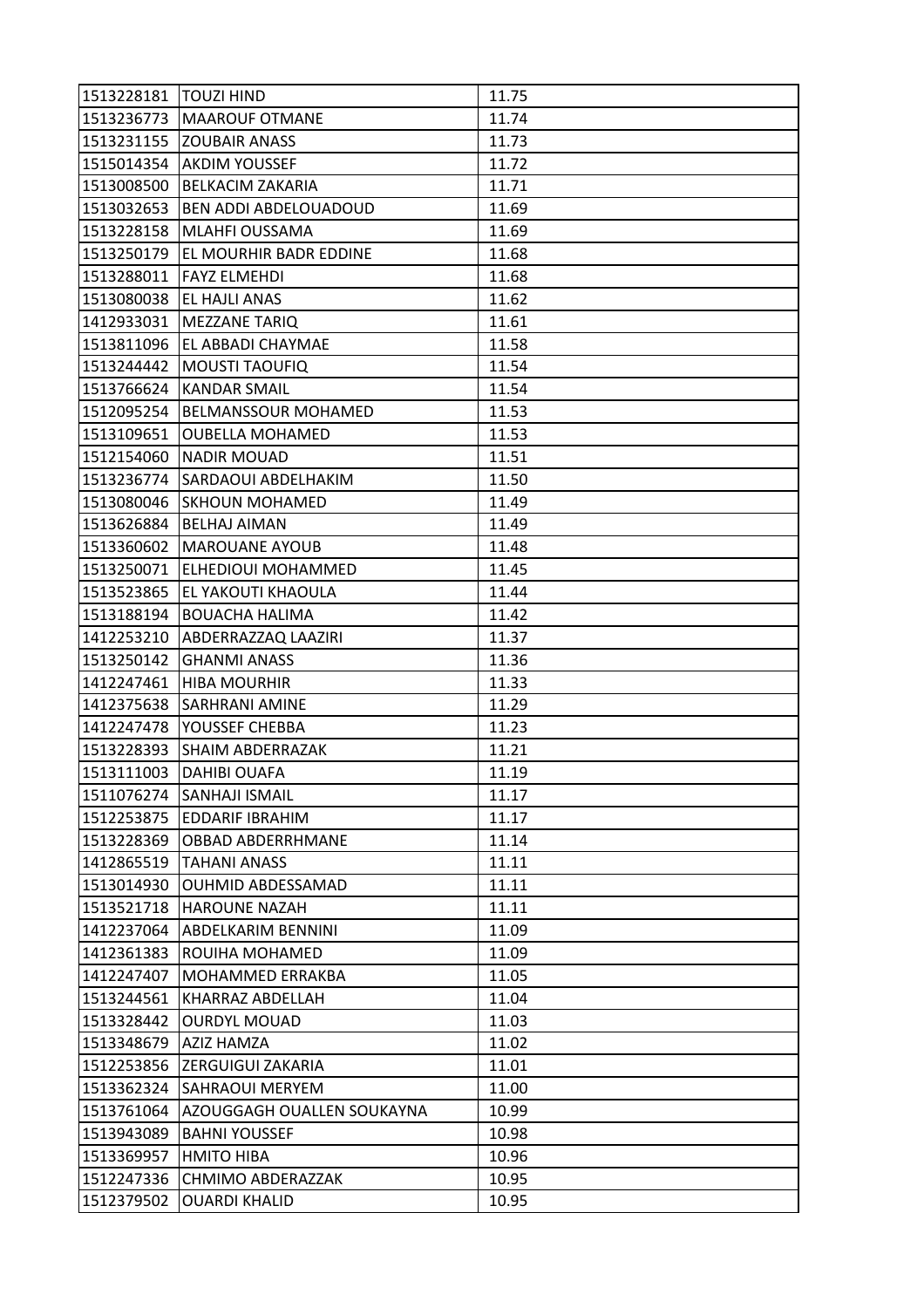|            | 1513154126   DAHAB OUMAIMA       | 10.95 |
|------------|----------------------------------|-------|
|            | 1513370014 JOUHARI SAAD          | 10.94 |
|            | 1513076263   IHYADEN HICHAM      | 10.93 |
| 1513080076 | <b>BAHLOUL ABDELLAH</b>          | 10.90 |
| 1411741951 | MOHAMED ABDELHADI                | 10.88 |
| 1412369963 | <b>ELBASRI ABDELILAH</b>         | 10.85 |
|            | 1513228119   EL WARDI ELHOUSSINE | 10.85 |
| 1513369897 | YAHYA THOUM                      | 10.85 |
| 1513279041 | <b>KHATIB ISMAIL</b>             | 10.84 |
| 1512253852 | <b>MLIOUI HAMZA</b>              | 10.83 |
|            | 1513000475   LOUISS SOFIANE      | 10.83 |
| 1513079033 | <b>OUAKRIM ABDELMOUNAIM</b>      | 10.83 |
| 1412008009 | <b>BOUKHIE LAILA</b>             | 10.82 |
|            | 1513032595 AFNAKKAR MOURAD       | 10.82 |
|            | 1513080014   MORSLI ISSAM        | 10.82 |
|            | 1515821115  LAMHAOURAK SARA      | 10.82 |
| 1513250143 | <b>ELMACHI ANASS</b>             | 10.81 |
| 1513228310 | <b>MAKIR RANIA</b>               | 10.80 |
| 1513339313 | JAMAL CHAIMAA                    | 10.79 |
| 1513369913 | <b>HASSANI ISMAIL</b>            | 10.79 |
| 1412008629 | <b>OUZAMOU ANOIR</b>             | 10.78 |
| 1411153940 | EL KASRI OUMAYMA                 | 10.76 |
| 1512078772 | <b>HAMMAM YOUSSEF</b>            | 10.74 |
| 1412360906 | <b>BOUSSAID REDA</b>             | 10.73 |
| 1411252345 | <b>WALID ASSIF</b>               | 10.71 |
| 1512908293 | EL AZHARI OTHMANE                | 10.69 |
| 1512374925 | <b>NASSEH MOUHCINE</b>           | 10.65 |
| 1513228313 | ER REFDY ADIL                    | 10.64 |
| 1513362313 | <b>GRARI SAAD</b>                | 10.64 |
| 1412227660 | <b>MOUAD ERRAITAB</b>            | 10.60 |
| 1512028863 | <b>ARAB YOUNES</b>               | 10.60 |
|            | 1515402302 BAYNE TAOUFIK         | 10.60 |
| 1513369960 | <b>MERS ELKADIM NOUHAILA</b>     | 10.57 |
| 1513031330 | <b>ENNASRI SALAH EDDINE</b>      | 10.56 |
| 1513348770 | <b>DAHHANY HOUSNI</b>            | 10.56 |
| 1513014925 | <b>HANKOUR SAID</b>              | 10.53 |
| 1414137864 | <b>EL HIMER HICHAM</b>           | 10.51 |
| 1512551032 | MZIRDA OUSSAMA                   | 10.51 |
| 1513076251 | <b>BOUHMIDI ZAKARIA</b>          | 10.51 |
| 1513074429 | <b>BELKAMLAT SALAH EDDINE</b>    | 10.48 |
| 1512237107 | ELMASLOUHY ABDELAZIZ             | 10.47 |
| 1513704435 | <b>MORARECH IBRAHIM</b>          | 10.47 |
| 1513954867 | <b>KAHLIOUI CHOUKRI</b>          | 10.45 |
| 1513014976 | <b>BARANI HAMID</b>              | 10.42 |
| 1512279043 | <b>GHANOUCHIM NAJIB</b>          | 10.41 |
| 1513154245 | <b>EL MANJA YASSIR</b>           | 10.41 |
| 1513612580 | <b>NABIH ABDELALIM</b>           | 10.39 |
| 1412279061 | <b>SKAITA OMAR</b>               | 10.38 |
| 1512247210 | <b>BENDAOU ANASS</b>             | 10.34 |
| 1513242708 | <b>HACHKAR HAMZA</b>             | 10.34 |